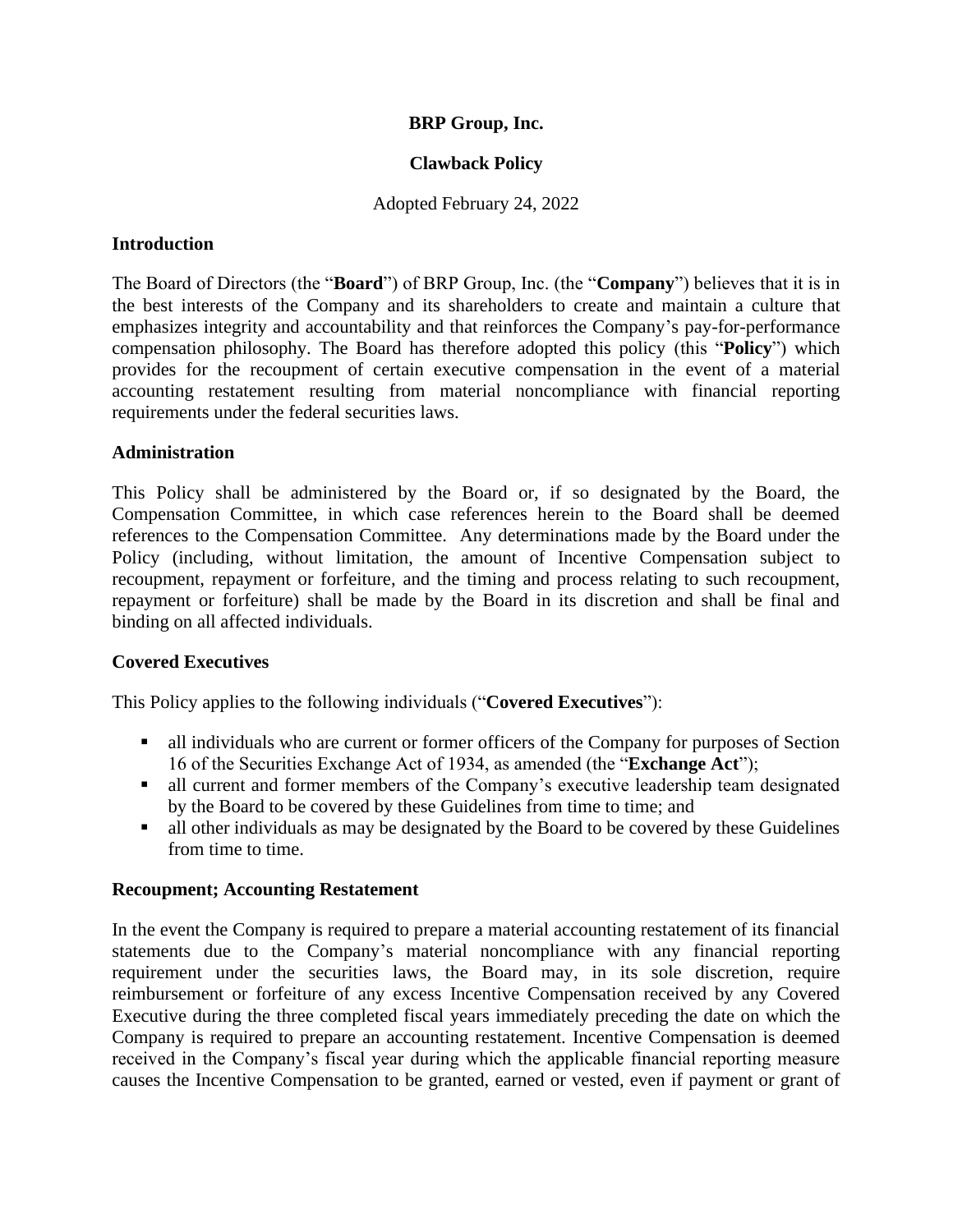the Incentive Compensation occurs after the end of that fiscal year. For purposes of clarity, unless otherwise required by applicable law or securities exchange rules, material noncompliance shall not include instances where a restatement is required merely as a result of change in accounting rules or requirements. All determinations of "materiality" shall be made by the Board in its sole discretion.

# **Incentive Compensation**

For purposes of this Policy, "**Incentive Compensation**" means any of the following; provided that, such compensation is granted, earned, or vested based wholly or in part on the attainment of a financial reporting measure:

- Annual bonuses and other short- and long-term cash incentives;
- Stock options;
- Stock appreciation rights;
- Restricted stock;
- Restricted stock units (including "PSUs");
- Performance shares;
- $\blacksquare$  Performance units: and/or
- All awards granted under the Company's Omnibus Incentive Plan or the Company's Partnership Inducement Award Plan, each as may be amended from time to time and any successor thereto.

Financial reporting measures include:

- Company stock price;
- Total shareholder return;
- Revenues:
- Net income;
- **Earnings before interest, taxes, depreciation, and amortization (EBITDA);**
- Funds from operations;
- Liquidity measures such as working capital or operating cash flow;
- Return measures such as return on invested capital or return on assets;
- Earnings measures such as earnings per share; and
- Any other objective financial measure.

## **Excess Incentive Compensation: Amount Subject to Recovery**

The amount, if any, as determined by the Board, to be recovered will be the excess of the Incentive Compensation paid to the Covered Executive based on the erroneous data over the Incentive Compensation that would have been paid to the Covered Executive had it been based on the restated results, as determined by the Board. The amount of recoupment of Incentive Compensation shall be calculated on a pre-tax or post-tax basis, as determined by the Board.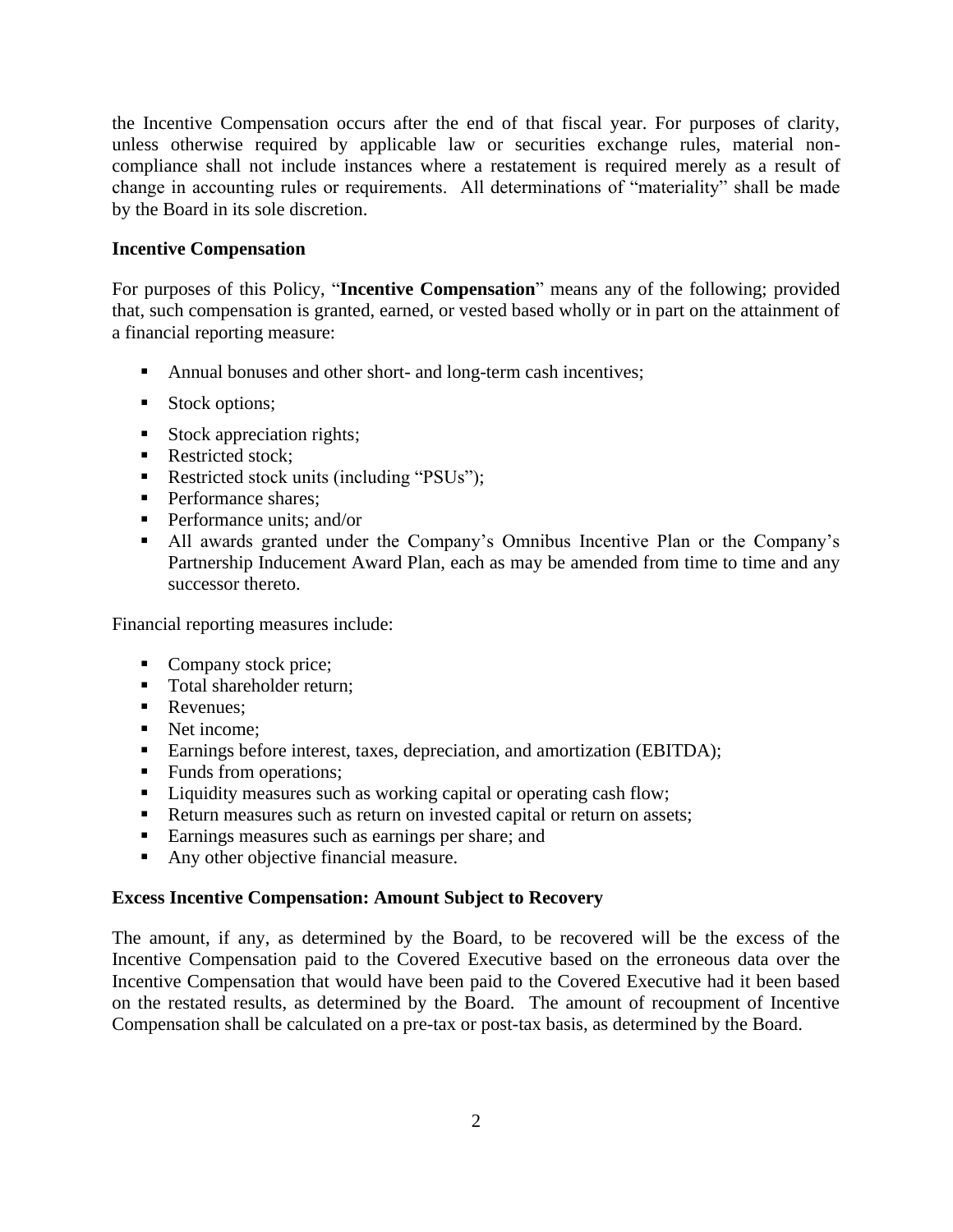If the Board cannot determine the amount of excess Incentive Compensation received by the Covered Executive directly from the information in the accounting restatement, then it will make its determination based on a reasonable estimate of the effect of the accounting restatement.

### **Method of Recoupment**

The Board will determine, in its sole discretion, the method for recouping Incentive Compensation hereunder which may include, without limitation:

- (a) requiring reimbursement of cash Incentive Compensation previously paid;
- (b) seeking recovery of any gain realized on the vesting, exercise, settlement, sale, transfer, or other disposition of any equity-based awards;
- (c) offsetting the recouped amount from any compensation otherwise owed by the Company to the Covered Executive, to the extent permitted by applicable law;
- (d) cancelling outstanding vested or unvested equity awards; and/or
- (e) taking any other remedial and recovery action permitted by law, as determined by the Board.

## **No Indemnification**

The Company shall not indemnify any Covered Executives against the loss of any Incentive Compensation subject to recoupment under this Policy.

### **Interpretation**

The Board is authorized to interpret and construe this Policy and to make all determinations necessary, appropriate, or advisable for the administration of this Policy.

## **Effective Date**

This Policy shall be effective as of the date it is adopted by the Board (the "**Effective Date**") and shall apply to Incentive Compensation that is approved, awarded or granted to Covered Executives on or after that date.

### **Amendment; Termination**

The Board may amend this Policy from time to time in its discretion and shall amend this Policy as it deems necessary to reflect final regulations adopted by the Securities and Exchange Commission under and to comply with any rules or standards adopted by the national securities exchange on which the Company's securities are listed. The Board may terminate this Policy at any time.

## **Other Recoupment Rights**